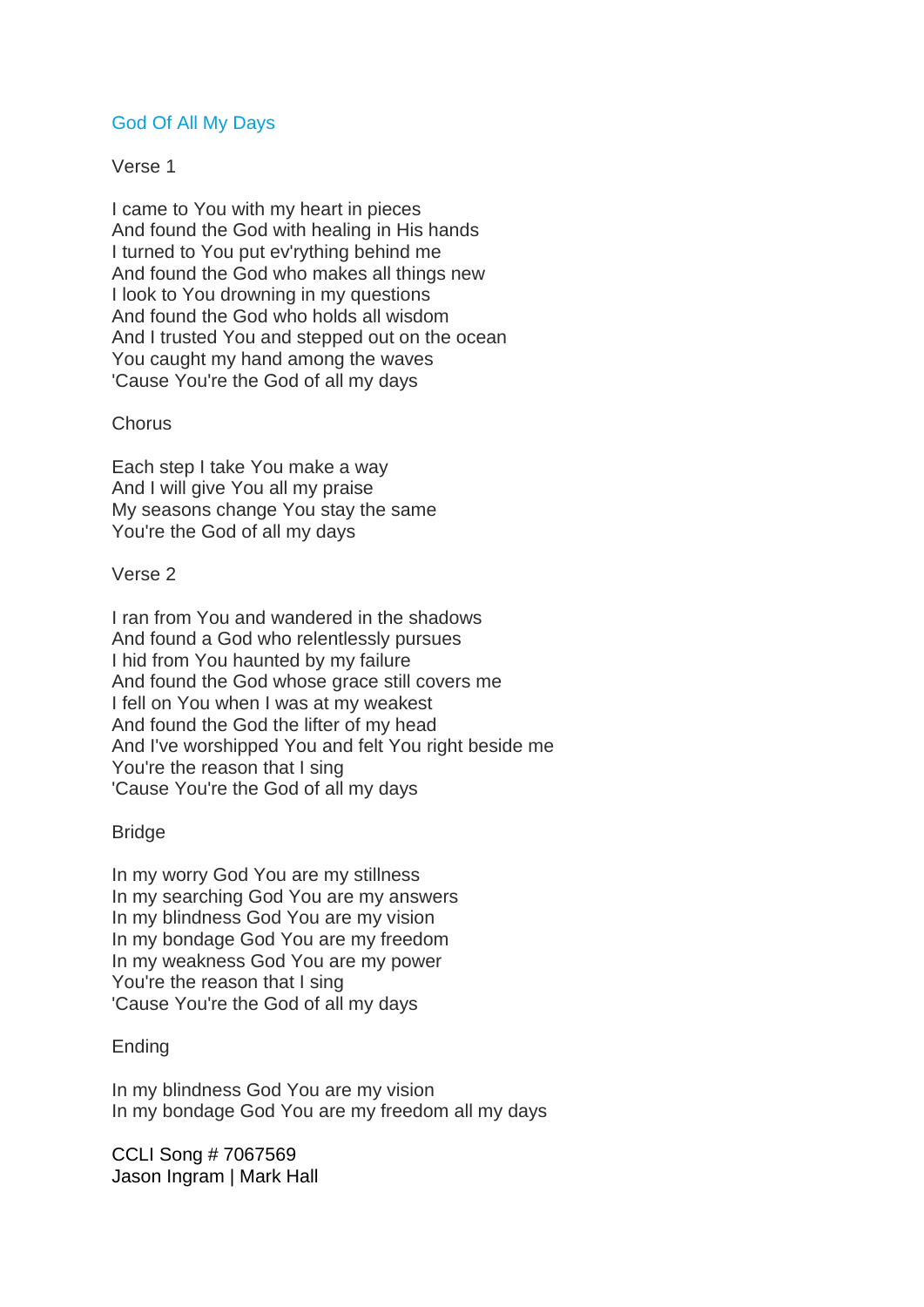© My Refuge Music (Admin. by Capitol CMG Publishing) Be Essential Songs (Admin. by Essential Music Publishing LLC) Fellow Ships Music (Admin. by Essential Music Publishing LLC) So Essential Tunes (Admin. by Essential Music Publishing LLC) CCLI Licence No. 45277

#### Once Again

Verse 1

Jesus Christ I think upon Your sacrifice You became nothing Poured out to death Many times I've wondered At Your gift of life And I'm in that place once again I'm in that place once again

**Chorus** 

Once again I look upon the cross Where You died I'm humbled by Your mercy And I'm broken inside Once again I thank You Once again I pour out my life

Verse 2

Now You are Exalted to the highest place King of the heavens Where one day I'll bow But for now I marvel at this saving grace And I'm full of praise once again I'm full of praise once again

Bridge

Thank You for the cross Thank You for the cross Thank You for the cross my Friend

CCLI Song # 1564362 Matt Redman © 1995 Thankyou Music (Admin. by Integrity Music)